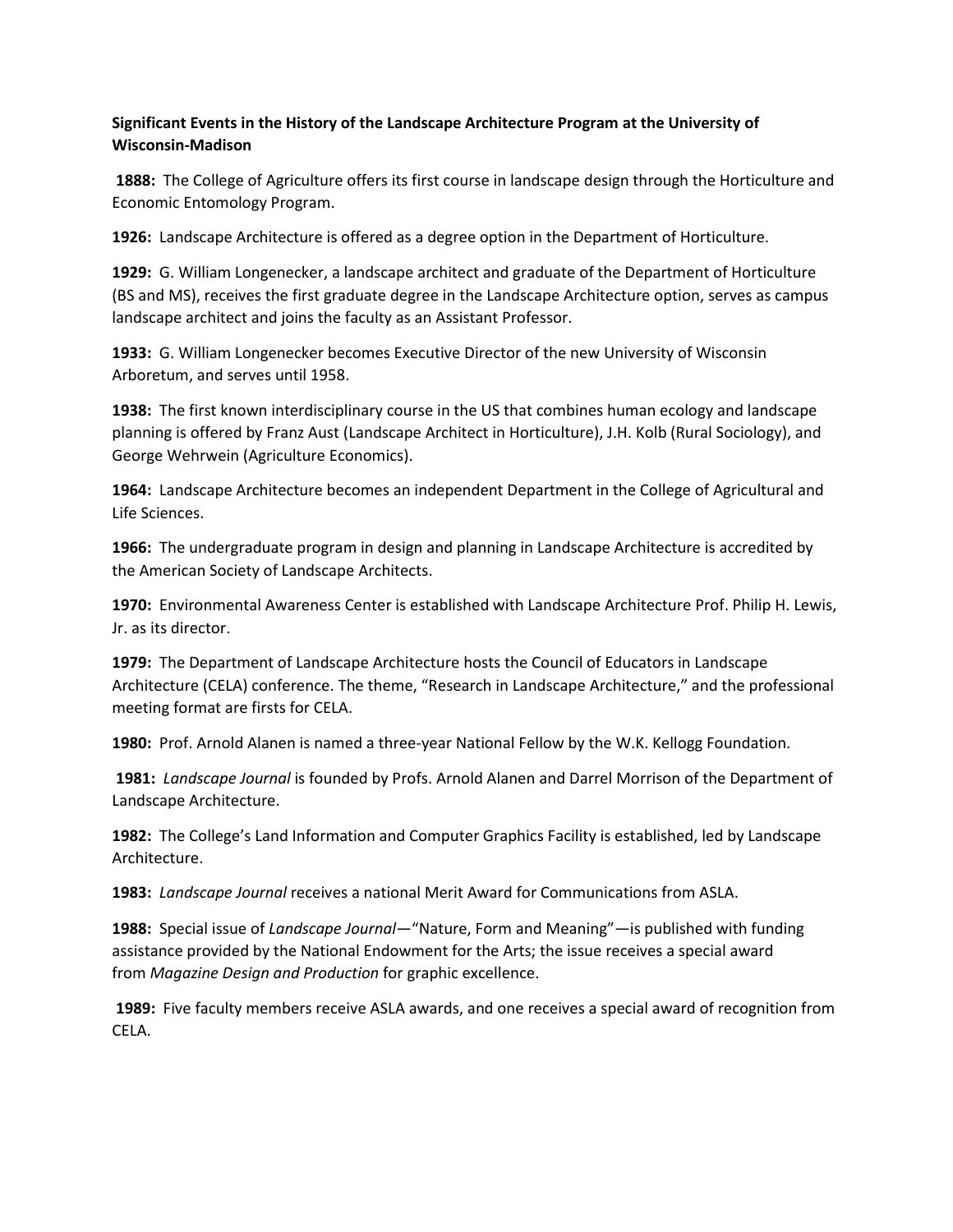**1990:** The first Clearing Landscape Institute is conducted. Held at "The Clearing," the former Door County, Wisconsin, home and school of Jens Jensen, the biennial institute provides opportunities for participants to discuss the landscape legacy of the Midwest.

**1992:** Faculty members in the Department organize the 15th annual meeting of the Alliance for Historic Landscape Preservation, which is held at The Clearing.

**1993:** Faculty members in the Department begin to conduct landscape research and studies for the National Park Service as part of the Cooperative Park Service Unit (CPSU) agreement signed with the University of Wisconsin.

**1994:** The 30th anniversary of the Department is marked; during the three decades, close to 1,100 undergraduate and 200 graduate Master's degrees have been awarded.

**1995-96:** Prof. Evelyn Howell serves as chair of the University Committee, the most powerful committee on campus.

**1997:** National research award from ASLA honors the efforts of Profs. Alanen, Tishler, and graduate students in preparing three CPSU-funded reports for Sleeping Bear Dunes National Lakeshore.

**1998:** Prof. William Tishler receives an Award of Distinction from the Council of Educators in Landscape Architecture.

**1999:** The 35th anniversary of the Department occurs. Over 1,200 students have received undergraduate degrees and another 265 have earned Master's degrees.

Prof. William Tishler receives a communications award from ASLA for his video production of landscape architect Jens Jensen, and Prof. Arnold Alanen receives a research award that recognizes his work in documenting the cultural landscape at Sitka National Historical Park in Alaska. Both awards are given at the 100th anniversary conference of the ASLA in Boston.

**2000:** Undergraduate students in the Department organize and sponsor LABASH.

The Department serves as one of the sponsors for the annual national conference of the Vernacular Architecture Forum; held in Duluth, Minnesota, the meeting is organized by Prof. Arnold Alanen and a former departmental graduate student.

Emeritus Prof. Wayne Tlusty receives a Life Achievement Award from the Wisconsin Chapter of ASLA.

The Wisconsin Chapter of ASLA recognizes Prof. Alanen with its Visibility Award.

**2000-01:** Three faculty members serve as editor or co-editor of three books published by major North American presses: Arnold Alanen, *Preserving Cultural Landscapes in America* (Johns Hopkins University Press); Evelyn Howell, *The Historical Ecology Handbook* (Island Press); and William Tishler, *Midwestern Landscape Architecture* (University of Illinois Press).

**2001:** Emeritus Prof. William Tishler receives a Life Achievement Award from the Wisconsin Chapter of ASLA.

*Preserving Cultural Landscapes in America* receives the Antoinette Forrester Downing award from the Society of Architectural Historians (SAH); a national Merit Award for Communications from ASLA; and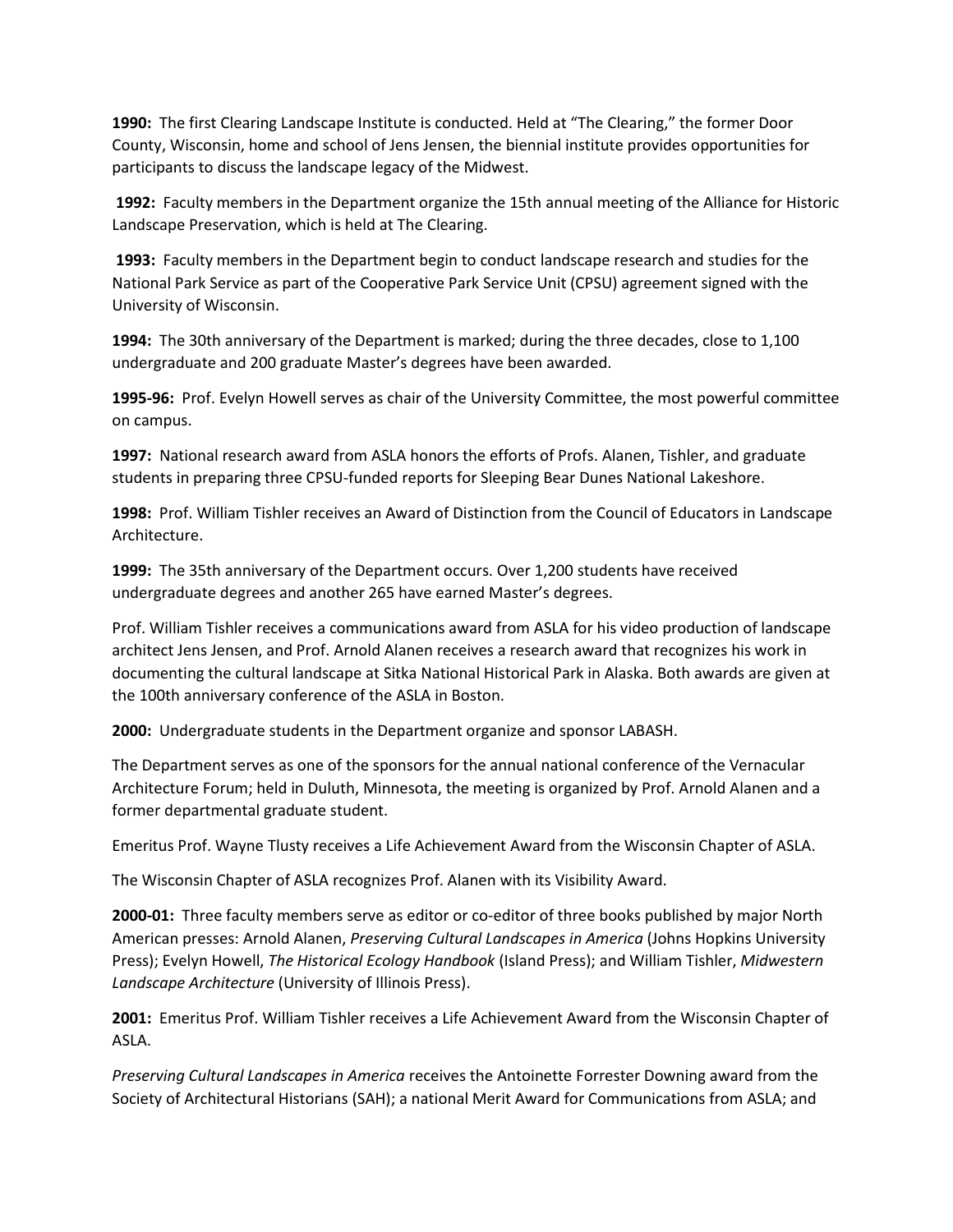the Allen G. Nobel Book Award from the Pioneer America Society. The SAH terms the volume "the most outstanding publication devoted to historical topics in the preservation field that enhances the understanding and protection of the built environment in the US."

Prof. Arnold Alanen receives CELA's Outstanding Educator Award.

Prof. John Harrington is appointed chair of the newly created Campus Natural Areas Committee; this committee is responsible for overseeing the use and protection of the University's large natural areas acreage.

The Department's CPSU contract with the NPS concludes; during the eight-year tenure of this grant, twelve reports for six national parks in the United States are prepared by faculty members and graduate students.

**2002:** Prof. Arnold Alanen and a graduate student receive the President's Award of Excellence from the Wisconsin Chapter of ASLA for their project: "A Landscape History of Wisconsin's Capitol Park."

Faculty Associate Shawn Kelly is appointed chair of the License Upgrade Committee by the Wisconsin Chapter of ASLA.

**2003:** Prof. Arnold Alanen is recognized by CELA with a Communication and Service Award.

Prof. Janet Gilmore brings to the Department her National Endowment for the Arts-funded "Access to Prior Folk Arts Projects in the Upper Midwest" project, coordinated with an Expressive Culture and Diversity in the Upper Midwest Cluster Enhancement grant through UW-Madison's Center for the Study of Upper Midwestern Cultures (CSUMC) (through 2005).

**2004:** Prof. John Harrington organizes and chairs the Nineteenth North American Prairie Conference, held in Madison.

Prof. Susan Thering's state-wide contributions are recognized with a Visibility Award from the Wisconsin Chapter of ASLA.

Faculty Associate Shawn Kelly is elected Trustee of the Wisconsin Chapter of the ASLA; serving on the national ASLA Ethics Committee, and the Council of Educators Committee.

**2005:** The University's Faculty Mentoring Program recognizes Prof. Evelyn Howell with its Excellence in Mentoring Award.

Prof. Howell receives the Chancellor's Award for Teaching Excellence from the University of Wisconsin-Madison.

Prof. Arnold Alanen and the Facilities Management and Planning Unit at the UW-Madison receive a grant from the Los Angeles-based Getty Foundation to undertake a comprehensive study of campus cultural landscapes.

Prof. Samuel Dennis, Jr. initiates the American Indian Housing Initiative's Landscape Architecture Option working with the Northern Cheyenne Nation in Montana, a summer design-build service learning experience (through 2005).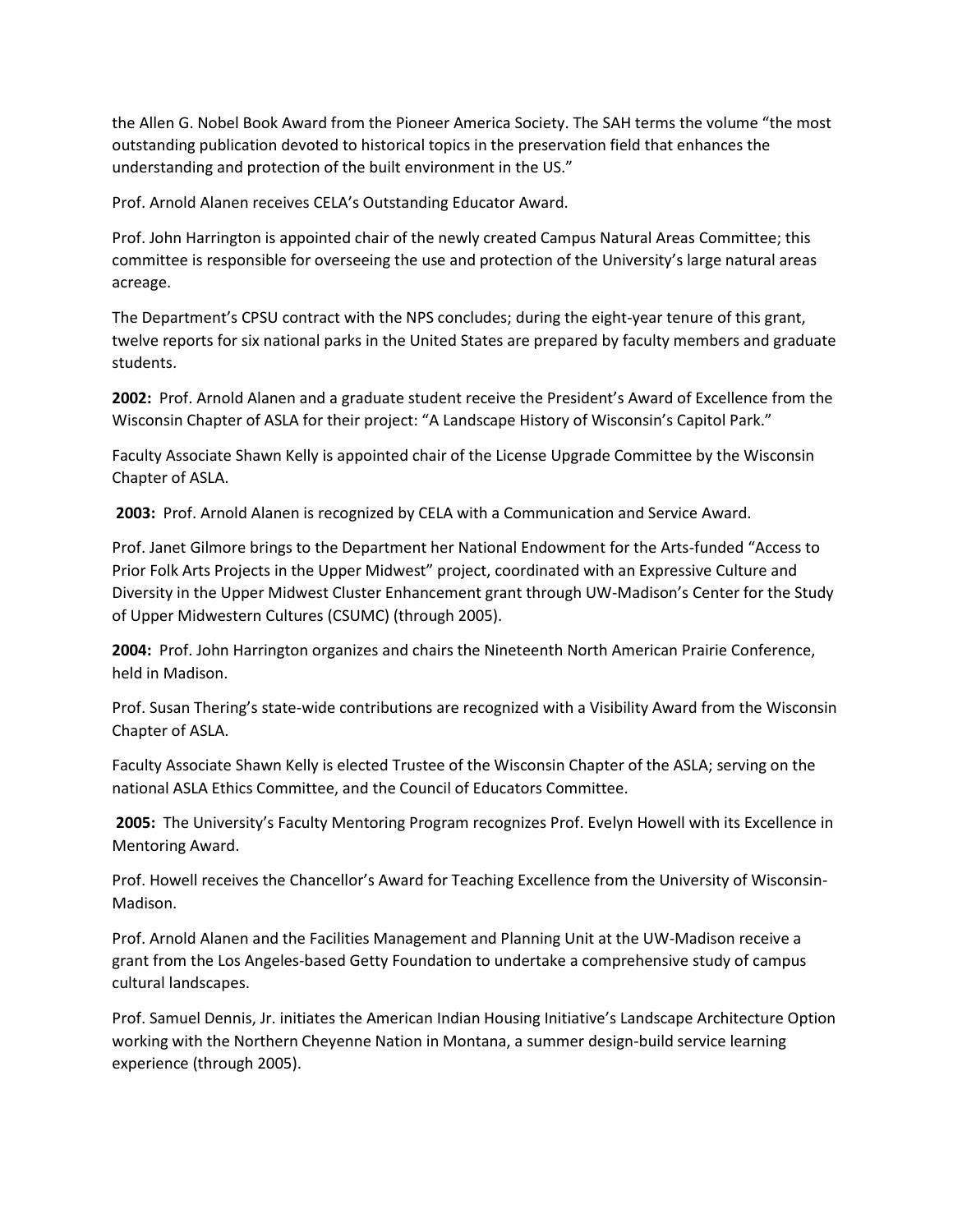Prof. Susan Thering facilitates a dialogue between the College of Agricultural & Life Sciences and the Lac Courte Oreilles Ojibwa Community College that culminates in a Memorandum of Understanding for a cross-campus exchange.

Prof. Janet Gilmore's CSUMC archiving team receives National Historical Publications and Records Commission grant for a "Survey of Folk Heritage Collections in the Upper Midwest" (through 2006).

**2006:** Prof. Samuel Dennis, Jr. initiates the "Open Space Honduras" service-learning studio; with designbuild projects in rural Orica and urban Siguatepeque, Honduras (through 2010).

Emeritus Prof. William Tishler's book, *Door County's Emerald Treasure: A History of Peninsula State Park*, is published by the University of Wisconsin Press as part of its Wisconsin Land & Life Series. The book receives the Wisconsin Chapter of ASLA Presidential Award of Excellence.

Prof. Dennis begins participating as a co-investigator on a multi-year National Institutes of Health grant that focuses on American Indian communities in Wisconsin; his contributions feature environmental supports and barriers to healthy lifestyles.

**2007:** Prof. Evelyn Howell is designated as a National Academy of Sciences Education Fellow.

Prof. Susan Thering is awarded a three-year grant from the Baldwin Wisconsin Idea Foundation to support an action research service learning initiative: "Green Community Development in Indian Country."

Prof. Arnold Alanen and Emeritus Prof. William Tishler are inducted into CELA's Academy of Fellows.

Following an invitation from the city's mayor, Prof. John Harrington begins serving on Madison's Urban Design Review Committee.

Faculty Associate Shawn Kelly is re-elected Trustee of the Wisconsin Chapter of ASLA; at this time he also begins serving on the national ASLA Audit Committee.

Profs. Alanen and John Harrington, in conjunction with the School of Architecture at the University of Wisconsin-Milwaukee, assist in offering a three week long Summer Interim course in Italy's Umbrian region.

Prof. Harrington begins participating with the National Park Service, Wisconsin DNR, and US Fish & Wildlife Service in visioning workshops for several Ice Age National Science Reserve properties in Dane County.

Prof. Janet Silbernagel teaches advanced ecology courses at Fudan University, Shanghai. She also sets up a regional design studio (LA 462) on landscape recovery after the Sichuan earthquake.

Prof. Alanen's book, *Morgan Park: Duluth, U.S. Steel, and the Forging of a Company Town*, which features the work of Morrell & Nichols, the largest landscape architecture firm in the upper Midwest for several decades, is published by the University of Minnesota Press.

**2008:** Beginning in 2008, Prof. David Bart develops a collaborative teaching-research initiative with Wings over Wisconsin (WoW), a state-wide conservation group. To date, seven LA courses have been integrated into restoration research, design, and implementation activities at WoW restoration sites.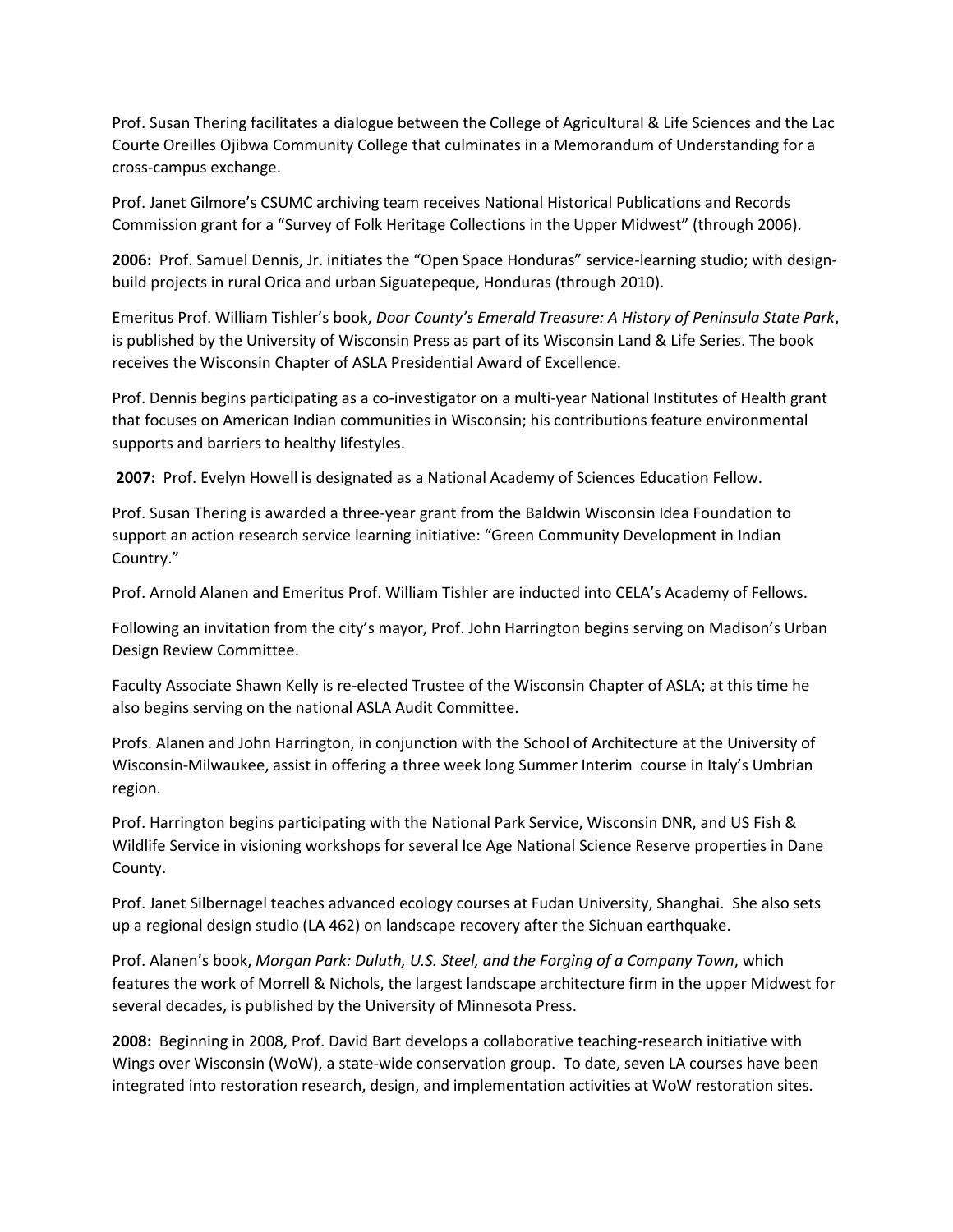Prof. Janet Gilmore acts as chief project coordinator for an "Ethnography, Archival Collections, and Electronic Access" Cluster Enhancement grant for the Communications Technology Research and Expressive Culture and Diversity in the Upper Midwest clusters.

**2009:** Prof. Janet Gilmore and her Center for the Study of Upper Midwestern Cultures archiving team received the Brenda McCallum Prize from the American Folklore Society Archives and Libraries Section for "exceptional work dealing with folklife archives or the collection, organization, and management of ethnographic materials."

Prof. Samuel Dennis, Jr. receives the Public Service Award from the Wisconsin Chapter of ASLA in recognition of his commitment to bringing landscape architectural expertise to underserved communities.

Prof. Dennis receives the Partnership Award from Public Health of Madison and Dane County in recognition for his collaborative service using design to create healthy communities.

Prof. Dennis is inducted into the University of Wisconsin Teaching Academy.

Prof. Gilmore co-leads oral history and cultural landscape component of summer vernacular architecture field school in Wiota, SW Wisconsin, with Prof. Anna Andrzejewski, UW-Madison Art History, and visiting vernacular architecture specialist Prof. Thomas Carter, University of Utah. Coordinated with UW-Milwaukee School of Architecture (Buildings Landscapes Cultures Companion Program), with funding from CALS, L&S, and Milwaukee's Chipstone Foundation.

Profs. Dennis and Gilmore are appointed affiliate faculty in the University of Wisconsin-Milwaukee School of Architecture for the Buildings Landscapes Cultures Companion Program with UW-Madison.

Prof. Dennis publishes a journal article in *Health and Place* describing the theory and application of Participatory Photo Mapping, a novel method for understanding people's experience of place through photography, narratives and mapping.

Prof. Dennis and Jonathan Patz, MD, MPH receive two year grant from the Institute for Clinical and Translational Research to evaluate the efficacy of the Participatory Photo Mapping method in the 42 research projects in which it had been used in the United States and Canada.

Senior Lecturer James Steiner integrates a proposed study for the new Art Academic building on the UW-Madison campus into his second year design studio (LA261). This project involves undergraduate students and UWM School of Architecture and Urban Planning graduate students in the design of various architectural and site schemes. Faculty from the Art Department and the School of Education are involved in the programming and design process, with the resulting designs published in a written report. *The Art Academic Primer*, through UWM.

Dr. David Bart organizes symposium titled "Bridging the Divide: Integrating Human Ecology and Ecology to Improve Research and Management" at the Ecological Society of America 93rd Annual Conference, Albuquerque, NM. August 8, 2009. This was the inaugural symposium for the Human Ecology Section which he helped organize in 2008.

Faculty Associate Shawn Kelly is author of the Practice Act for Landscape Architects in Wisconsin after eleven years of specific effort.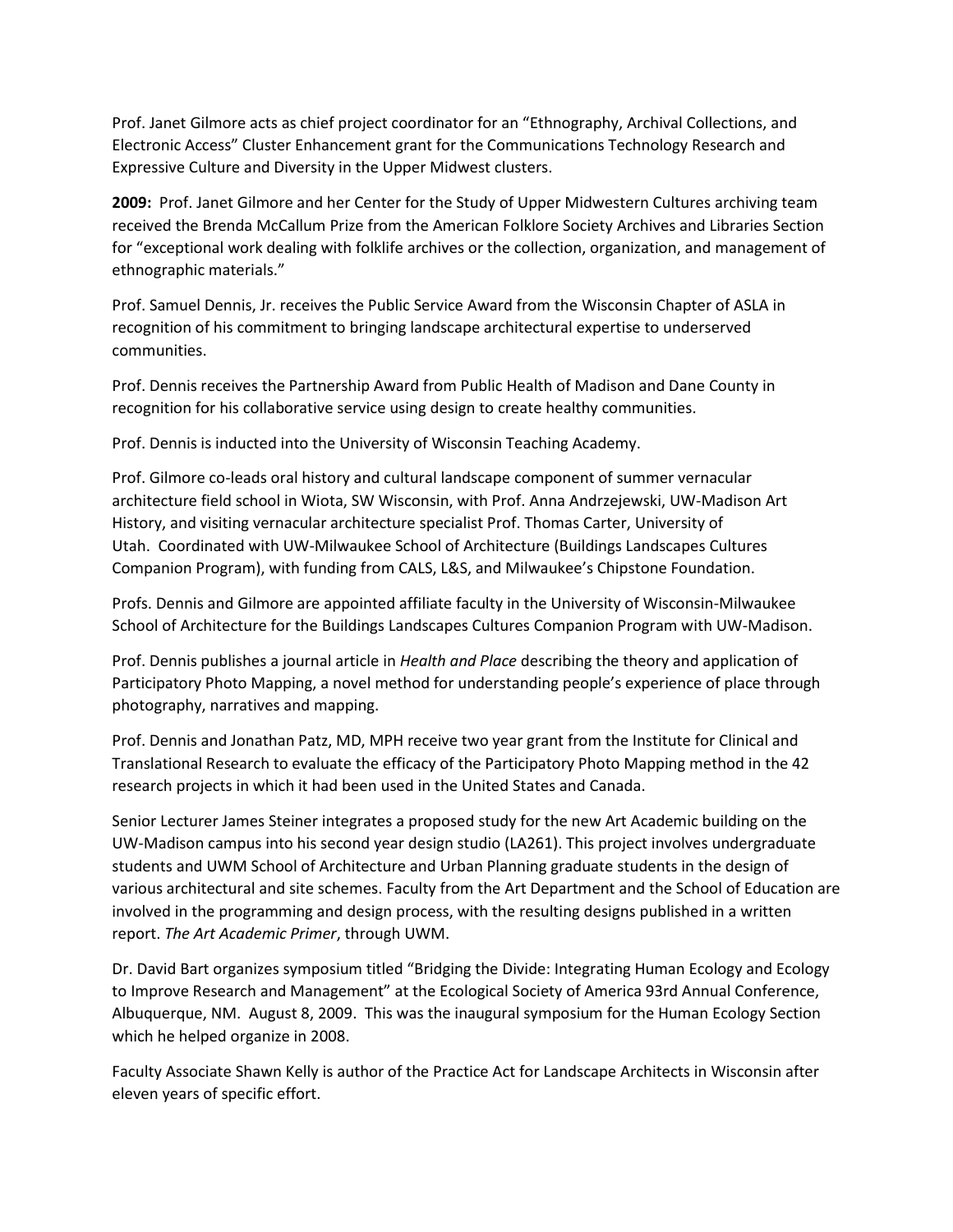Faculty Associate Kelly is invested as Fellow, ASLA, in the category of Knowledge.

**2010:** Prof. Janet Silbernagel develops a 'spatial narrative geotool' as a web and mobile app to foster citizen engagement with socio-environmental complexities of Great Lakes coastal estuaries funded by UW Sea Grant and in partnership with ESRI, a global leader in GIS technology. The project team is now piloting the geotool with the Green Bay community.

Prof. Silbernagel becomes chair of the Conservation Biology and Sustainable Development Program, Nelson Institute.

Senior Lecturer James Steiner teams third and fourth year students with graduate students from UWM's School of Architecture and Urban Planning for a four week studio project studying the historic Horse Barn on the UW-Madison Campus, as an Independent Study project. Methods of preserving the integrity of the historic structure are combined with ideas to update the structural and mechanical systems currently in place, as well as provide new exterior areas for showcasing agriculture products, sustainable food systems, and educational programs. The schemes are presented to UW-Madison's Office of Campus Planning and subsequently published in a report, through UWM. Prof. John Harrington's planting design class working with civil engineering students also contributes to the landscape of the grounds.

Profs. Samuel Dennis, Jr. and James LaGro are part of an interdisciplinary research team funded for two years, called "The effects of environmental opportunities and barriers on physical activity, fitness, and health in Hispanic children in Wisconsin."

**2011:** Prof. John Harrington, along with Paul Zedler (PI) of the Nelson Institute, the US FWS and The Nature Conservancy receive a competitive Joint Fire Science grant to develop and oversee the Midwest's tallgrass prairie and oak savanna Joint Fire Science Consortium (all regions of the country are to have a consortium in the future). The consortiums purpose is to disseminate research on application and effects of fire on the Upper Midwest grasslands through traditional as well as new technologies.

Prof. Samuel Dennis, Jr. begins service on the Madison Arts Commission's Public Art Jury.

Prof. Harrington and Senior Lecturer James Steiner combine third-year undergraduate students with University of Milwaukee School of Architecture and Urban Planning graduate students for a semester long study of the Inner Harbor site in Milwaukee. This industrial site along the Milwaukee River is the future home of UWM's School of Freshwater Sciences. The completed schemes are published in a report through UWM as part of a freshwater sciences grant. Dr. Herbert Dreiseitl, a landscape architect and freshwater expert from Switzerland lectures on alternative stormwater methods and helped mentor the students during the design process.

Prof. Janet Gilmore begins co-coordinating a National Endowment for the Arts-funded "Wisconsin Public Folk Arts & Folklife Showcase: Online Exhibits, Tours & Games" project through the Center for the Study of Upper Midwestern Cultures (through 2014).

**2012:** Prof. Janet Gilmore wins a Dr. Brenda Pfaehler Award of Excellence from the Center for Educational Opportunity and CeO student Bao Thao for providing equal opportunity and equity in education to first-generation college students, students from low-income families, and students with disabilities.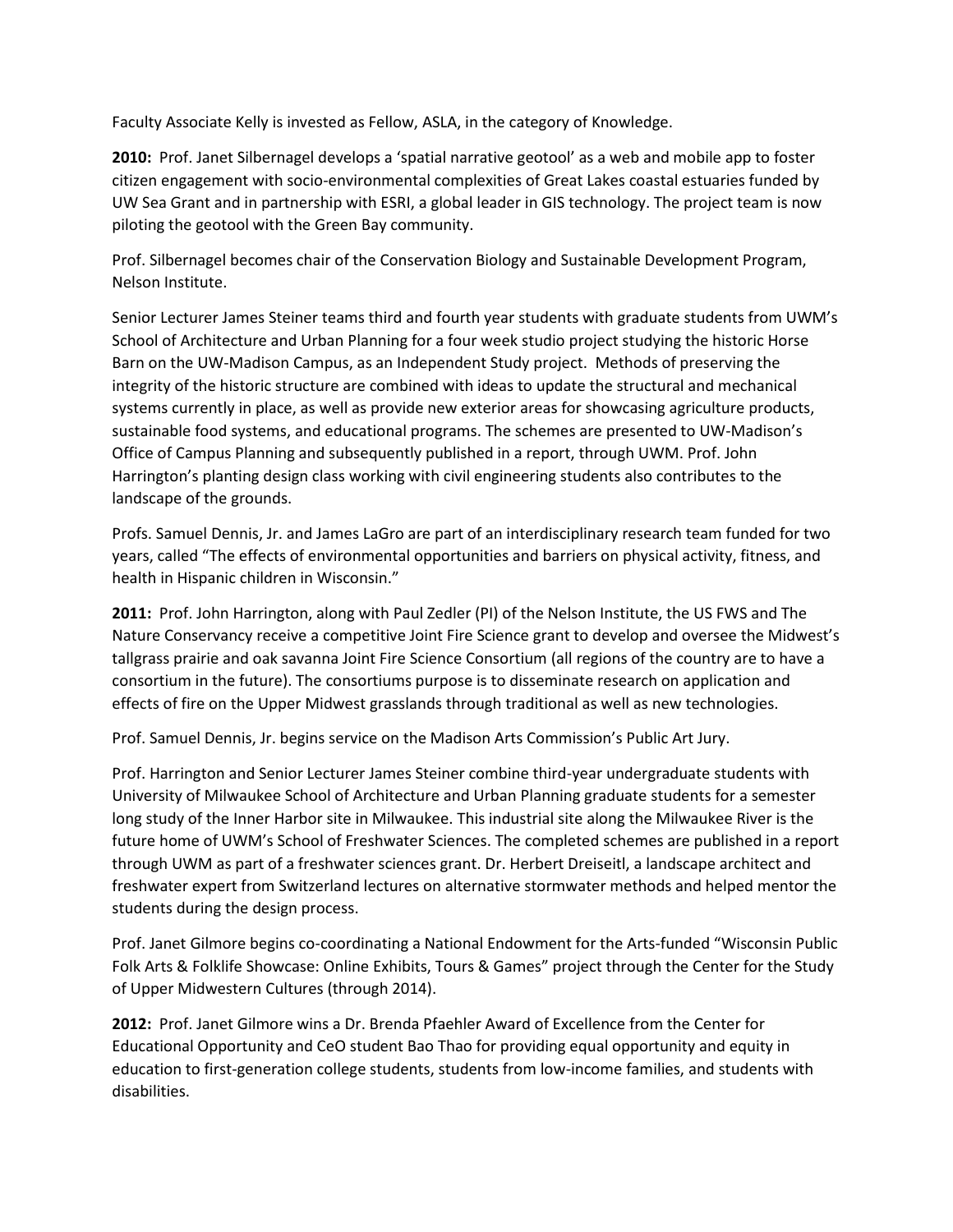Emeritus Prof. William Tishler receives the Henry Glassie Award from Vernacular Architecture Forum for lifetime achievement in vernacular architecture studies.

Prof. Gilmore leads the CSUMC archiving team's contributions to the National Folklore Archives Initiative National Endowment for the Humanities funded online searchable folklore collections database through the American Folklore Society and Preserving America's Cultural Traditions group.

Profs. Evelyn Howell and John Harrington (with former graduate student and UW-Madison Arboretum Grounds Manager Steve Glass) author *Introduction to Restoration Ecology*, Island Press' first textbook, which discusses the restoration process as taught in the department's restoration ecology curriculum. Island Press also distributes the Instructor's Manual, for faculty who use the textbook, written by Prof. Howell, with assistance from Prof. Harrington

Profs. Gilmore, Arnold Alanen and Samuel Dennis, Jr., aided by current and past Landscape Architecture graduates, play critical roles in planning the annual meeting in Madison, June 2012, of Vernacular Architecture Forum, the premier national professional organization devoted to the history of vernacular architecture and landscapes. Representing over a decade of planning and development across campus, UW campuses, and off-campus communities, the meeting and publications reach national and international audiences.

Prof. Dennis receives two 3-year, \$400,000 grants for community-based research from the School of Medicine and Public Health's Wisconsin Partnership Program. One involves Milwaukee's Centro de Communidad Unita in Milwaukee, and the other, in partnership with Nutrition Science Prof. Schoeller (PI) and Madison's Community GroundWorks, strengthens statewide "Farm to School" programs through garden-based education.

Profs. Dennis and Harrington lead the first Cloud Forest Studio to Monteverde, Costa Rica to work with the Cloud Forest School [http://cloudforestschool.org/.](http://cloudforestschool.org/) The private non-profit school's mission is to "nurture a generation of ecologically aware, academically well-rounded bilingual individuals … " that are able to make "environmentally and socially conscious decisions on a local, national and global scale." The studio seeks to help the school develop better mechanisms for accomplishing its mission by mapping onsite resources, providing guidance for reforestation of disturbed areas on its grounds, and exploring ways to help students as well as area citizens navigate the school grounds.

Senior Lecturer James Steiner collaborates with Department of Civil Engineering specialist Charlie Quagliana on a joint student project to review and provide solutions for a 10-block streetscape in one of Madison's older neighborhoods.

**2013:** The department completes a strategic plan that acknowledges CALS new strategic plan to respond to new opportunities and challenges:

**Ensure that all curricula efficiently address emerging issues and trends and recognize student demand**: we revise our undergraduate non-professional program with new tracks that have direct links to graduate studies in Urban and Regional Planning and in Landscape Architecture. The department explores collaborations with Design Studies, the Nelson Institute, and Urban and Regional Planning to advance and enhance instruction and graduate programs.